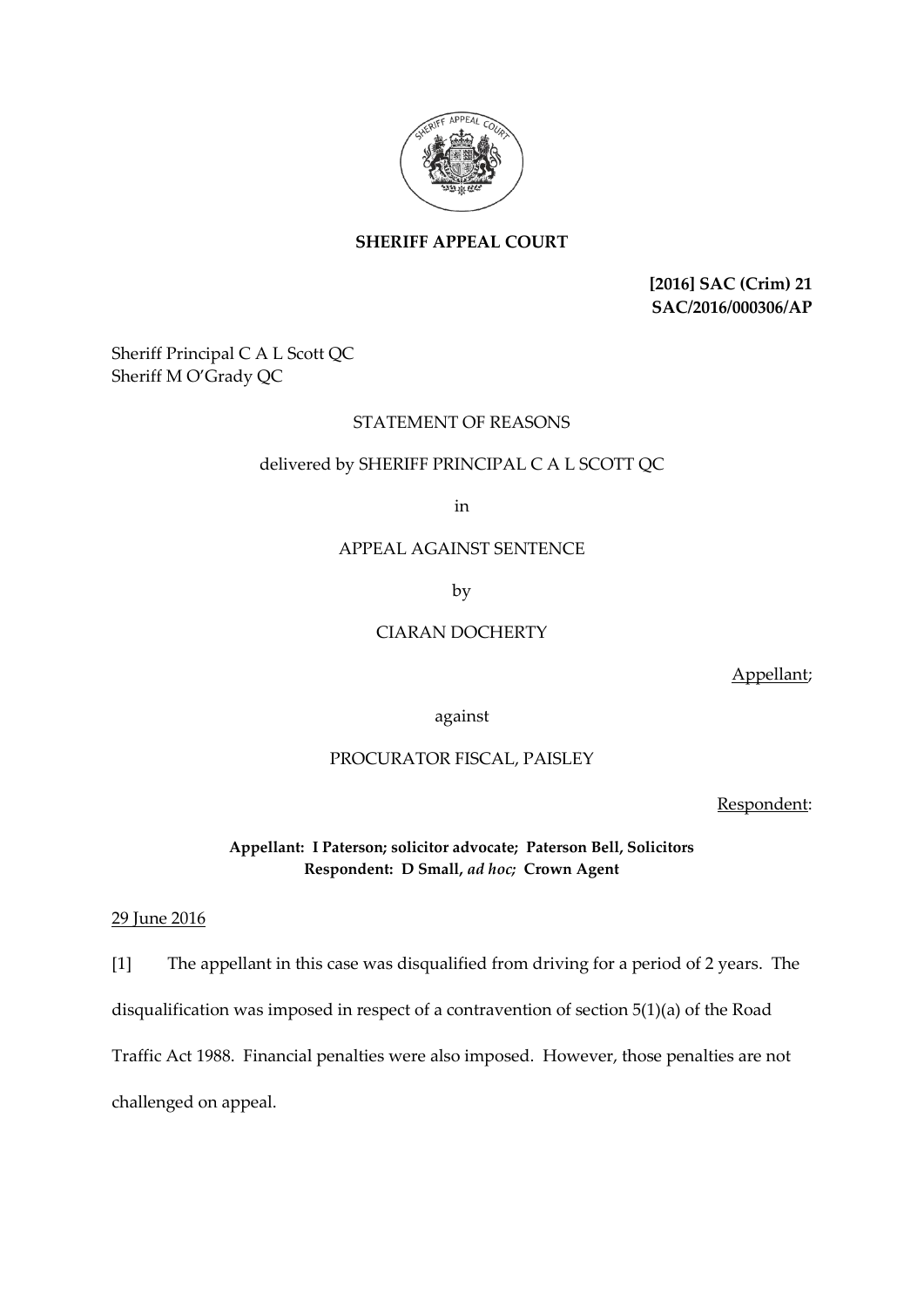[2] When the note of appeal is considered, the thrust of the appeal seems to be that the appellant is an 18 year old first offender who since committing the offences has voluntarily withdrawn himself from driving lessons; has not driven since; and in the knowledge that he would receive a financial penalty has had the foresight to save money to be paid towards his fine in full. What is said in the note of appeal is that, in all the circumstances, the appellant feels that the period of disqualification is excessive.

[3] However, in the appellant's written submissions, which were lodged on 16 June, a separate argument founded upon the court's decision in the case of *Jenkins* v *The Procurator Fiscal, Stranraer* is advanced. In *Jenkins* the breath alcohol level of the appellant was 87 microgrammes of alcohol in 100 millilitres of breath and the sheriff in *Jenkins* associated what he characterised as an extremely high level of alcohol in the appellant's breath with the attendant risk to other road users. The court held that the approach of the sheriff in *Jenkins* had been erroneous and at paragraph 12, in giving the court's opinion, the President of the Court observed that the risk presented by drivers committing a first drink driving offence is not increased by virtue of the lower limit. "*A driver who has a reading of 87 microgrammes of alcohol in 100 millilitres of breath is clearly guilty of an offence and also poses a risk to public safety, but that risk is no greater than it was when the prescribed limited was the previous higher breath alcohol limit of 35*."

[4] In his report in the present case, the sheriff narrates that police officers had stopped the vehicle being driven by the appellant around midnight on the date in question. The appellant's breath smelled of alcohol, his eyes were glazed and his speech was slurred. When spoken to by officers the appellant replied "I've fucked up. I've had a few drinks and just drove round the back". The appellant was arrested and taken to the police office where the relevant procedure was carried out with the result that a reading of 44 microgrammes of

2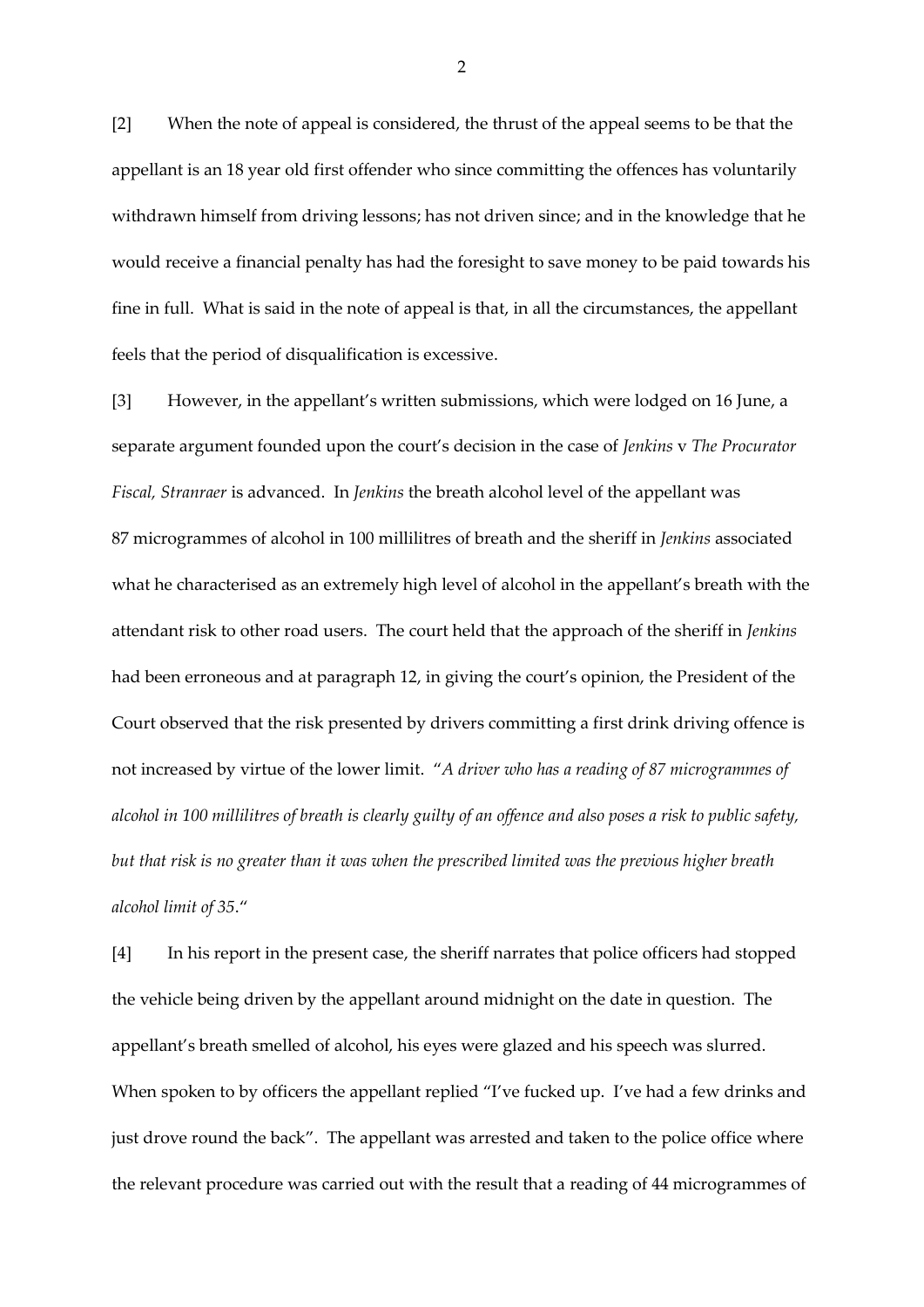alcohol in 100 millilitres of breath was disclosed. The sheriff also suggests that he, the sheriff that is, fails to understand the grounds of appeal advanced. He observes that notwithstanding the fact that the appellant's reading was two times the legal limit an argument challenging the extent of the period of disqualification is made out on the basis that the appellant had only driven half a mile from the family home, when stopped by the police had voluntarily withdrawn himself from driving lessons, had not driven since and had saved money towards his fine.

[5] For our part we regret to say that the sheriff in the present case appears to have fallen into the same sort of error as that which affected the sheriff's approach in *Jenkins*. It is plain that the sheriff placed considerable weight upon the fact that the appellant was "two times over the legal limit" and that the appellant had "such a level of alcohol in his system". (Reference is made to the final paragraph in the sheriff's report).

[6] In deciding upon a period of disqualification to be imposed in the context of drink driving offences involving the lower prescribed limit which now applies in Scotland, it is always necessary to consider the risk posed by any offender. However, as the court in *Jenkins* explained, care must always be taken when it comes to evaluating that risk under reference to the alcohol reading. Where we are satisfied that the sheriff misdirected himself, the assessment of the period of disqualification is at large for this court to determine upon the facts and submissions available to it. The appellant falls to be sentenced for a first drink driving offence and indeed he is in general terms a first offender. We have noted the level of alcohol in the appellant's breath and we have taken account of the other factors narrated by the sheriff and highlighted today by Mr Paterson. Relatively significant financial penalties were imposed and these have not been challenged on appeal.

3